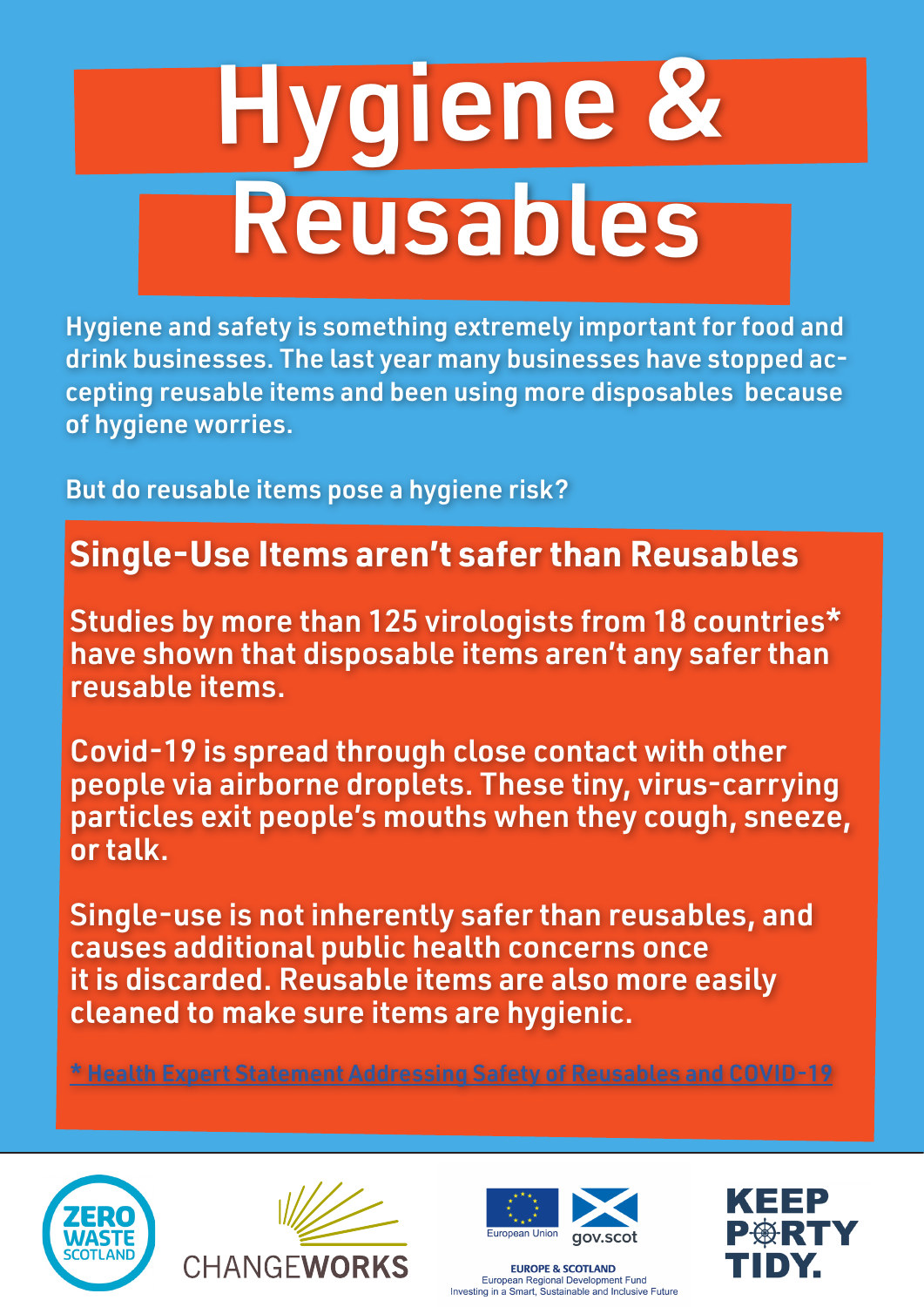#### **But are reusable items safe to accept?**

Reusable items can be used safely by employing basic hygiene. below are some tips on how to accept reusables safely.



## **1. Continue to follow hygiene standards**

Following hygiene standards and taking extra precautions are effective at minimising risk to staff and customers.

Steps such as cleaning surfaces and objects, washing dishes and utentsils, and encouraging hand washing are common place but many businesses have taken additional measures due to Covis-19. For guidance on hygiene standards see our links below.

### **2. Put in place contact-free systems**

It may seem a bit strange to serve customers without needing to touch the reusable item they bring in, but there are systems you can use to minimise contact and risk for your staff and customers.

Watch this video from City to Sea to see how you can accept reusable cups contact free.

Similar systems can be used for takeaway food as well.